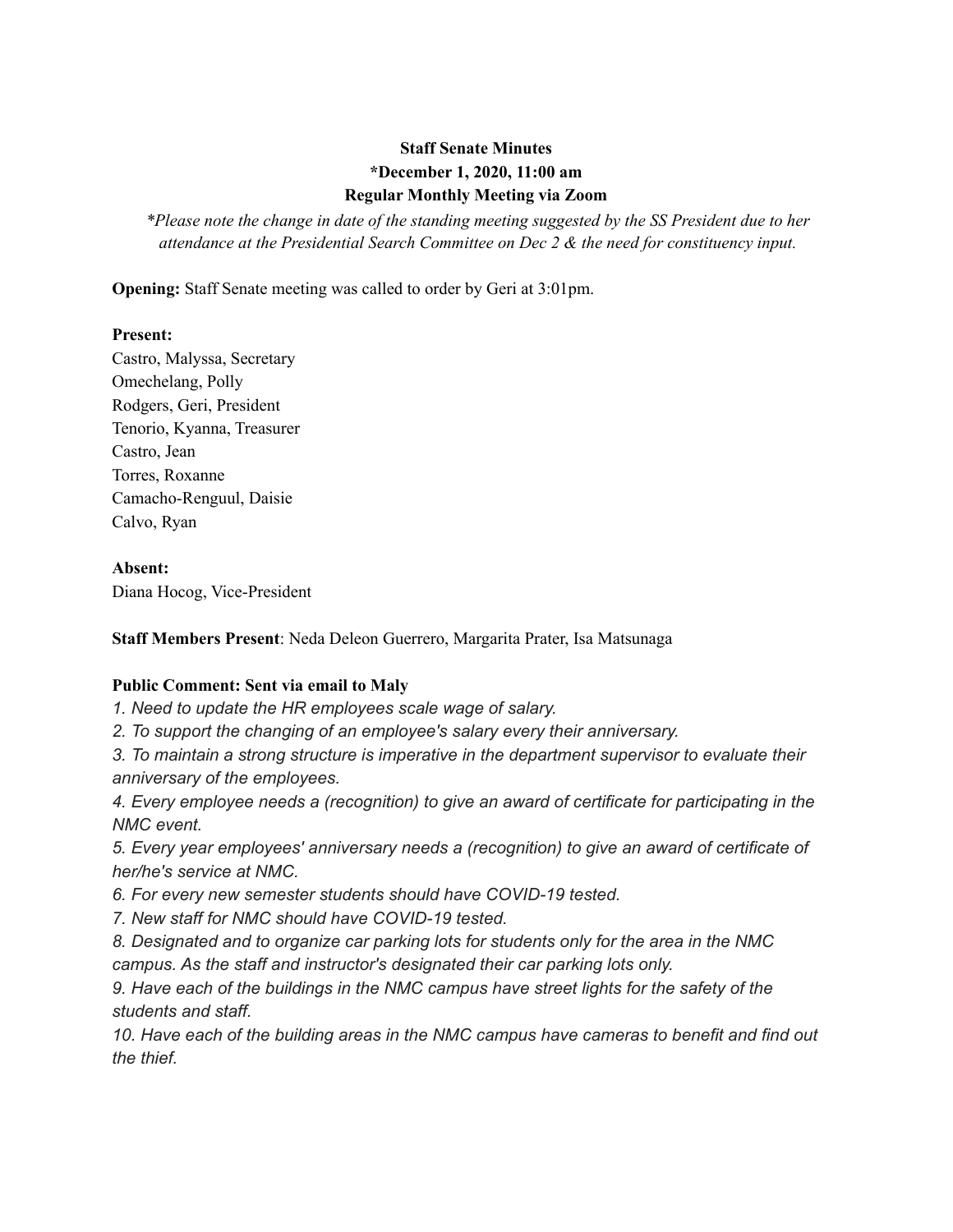*11. It is very important to install ventilation systems in building V. because all the wall windows there are closed all the time. Need building V to provide ventilation systems to supply fresh air to breathe good air and get rid of foul air.*

*12. Unused classrooms that are open, used when classes are not happening.*

### **III. Old Business:**

- *A. Adopt today's agenda*
- 1. Moved by Malyssa Castro
- 2. Seconded by Kyanna Tenorio
- 3. Agenda adopted unanimously

#### *B. Adopt [Minutes](https://docs.google.com/document/d/1LRrHeI-U1zMRS7mwgUL0HkytVk15JZtIsST57cuW3mU/edit?usp=sharing) from November 9, 2020*

- 1. Moved by Polly
- 2. Seconded by Daisie
- 3. Adopted unanimously

#### *C. Updates on Policy Committee:*

- 1. Roxanne reported that the Staff of the Quarter form should be sent out in January. Since there were guests present, she also gave some details about the process and the cash incentive for staff members selected.
- 2. Daisie asked if the criteria for selection was shared to the senators, to which Roxanne responded that it had. Based on the first round of nominations, there may need to be small changes to make the process run smoother. It was also stated that the 9 staff senators are excluded from this award. More details will be shared later.
- 3. Ryan shared that he spoke with Jerry in HRO to collaborate with them for Staff of the Year, but there were no conflicts or problems going forward with staff of the quarter.

#### **IV. New Business**

*A. As the staf representative on the Presidential Search Committee (PSC), Geri opened the floor for suggestions from the senators about qualities desired for the future president of NMC. Geri will share these at the PSC meeting:*

- 1. Ethnicity is not necessarily important in the candidate. There is a preference to hire someone who is qualified within our community, someone who is tied to the people who go to NMC--need to entertain local hires before we go outside of the CNMI.
- 2. The future president should be more respectful of the culture; there have been past presidents who have not really respected it, they come with their own agenda when they should be open and willing to learn the culture. The president should get to know everyone here.
- 3. Someone who holds a PhD is preferable. Need to look for someone who has experience with diversity, who can be in tune to the island way of life. Look at the applicant's track record, such as their past presidential experiences, what are the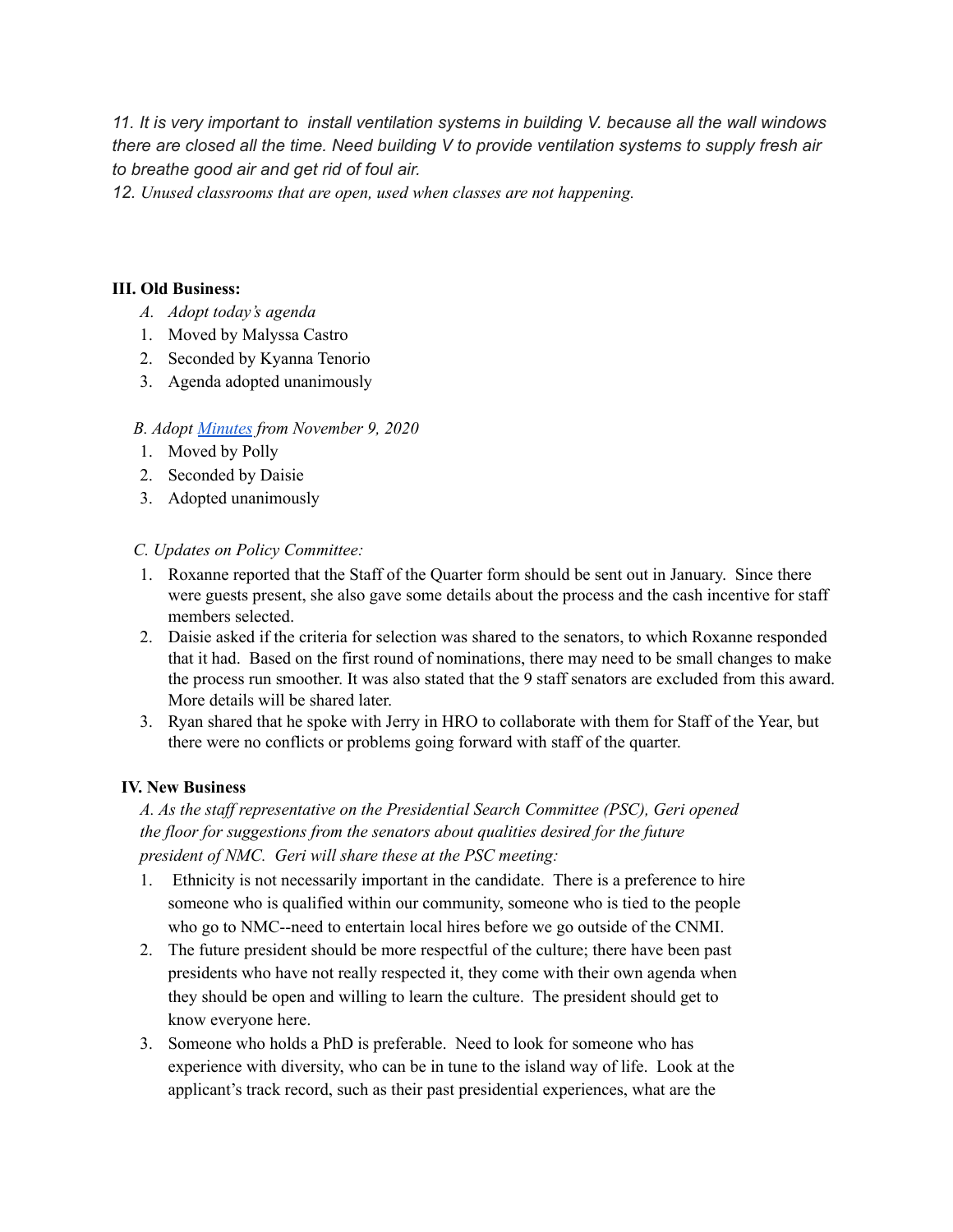strengths in their background to build our community. There are universities similar to ours, but we have a unique set of demographics. Look at candidates' resumes and their involvement in the community--we have had presidents who have been innovative with our community. The applicant should be broad-minded, with personal qualities that continue to build what we have, not erase what we are currently working on. The candidate needs to enhance what NMC already has. We want stability, not new ideas that cause the staff to rewind and redo things to get to the same place which is quality education for our students. The person needs to have questions about how to improve, rather than implementing new things again. We do not want someone who will wipe out existing programs. In the past, new leadership usually meant that the staff had to drop what they were doing in favor of the president's new agenda.

- 4. It was asked if we were looking outside of the CNMI. Geri answered that the job vacancy announcement was advertised broadly to the states, Guam, and locally.
- 5. We need someone who will work in our small community, be mindful of the culture, someone who will stay here long enough to immerse themselves in our unique community.
- B. *Discussion about Bylaws*
- 1. Geri pointed out that we need to clarify which bylaws to follow. According to a former senator, we need to use 2008. Daisie shared her copy of the bylaws from 2014, which are the same ones in the Staff Senate files, which she believes was adopted. Both files have a signature page, but then-college president Dr. Sharon Hart's signature is missing. Geri will verify if bylaws 2014 was approved by her, which will confirm that these are the bylaws to follow.
- 2. Geri pointed out that quorum is defined differently in the 2008 bylaws and the 2014 bylaws. Since we were following 2008, quorum was a simple majority of  $50\% + 1$ . But if we adhere to 2014, it specifically states that quorum is 7 or 9 senators.
- 3. The first item in the bylaws to discuss amending is the frequency of staff assemblies.
- 4. Rox clarified if we began discussions on this topic, to which Geri confirmed we had about 2 months ago.
- 5. Rox and Ryan both shared that reducing the assemblies from two to just one per semester is better due to everyone's regular work schedule and the time needed to organize a staff assembly meeting.
- 6. Daisie asked that we keep the other provisions which allows us to call a special assembly when needed, and that she supports the change from two to one assembly per semester.
- 7. The motion to amend the frequency of assembly meetings from two to ONCE per semester.
	- a. Moved by Maly
	- b. Seconded by Ryan
	- c. Motion carried.

*Special Note: This action is pending when Geri confirms the correct bylaws to follow. 2008 calls for very specific guidelines involving more than the 9 senators*